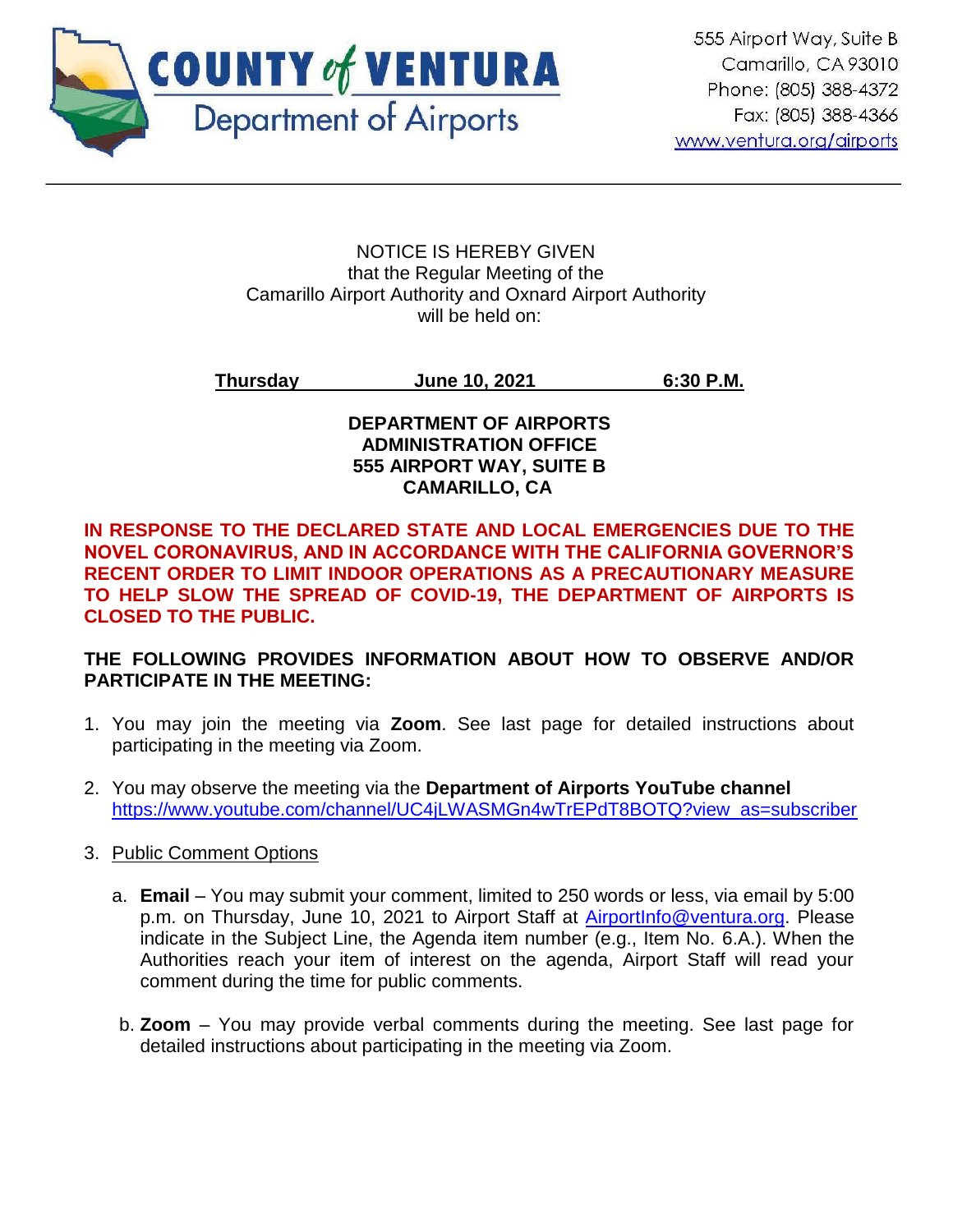## **AGENDA**

- **1. CALL to ORDER and PLEDGE of ALLEGIANCE**
- **2. ROLL CALL**
- **3. APPROVAL of MINUTES – April 8, 2021**
- **4. PUBLIC COMMENT PERIOD**
- **5. NEW BUSINESS**

#### **CAMARILLO AIRPORT AUTHORITY**

**A. Subject: Approval of, and Authorization for the Director of Airports or Designee to Sign, the Commercial Account Right of Entry Agreement with Charter Communications Operating, LLC for Service at 295 Willis Ave., Camarillo, California**

#### **Recommendation:**

Staff requests that your Commission/Authority recommend that the Board of Supervisors (Board):

Approve, and authorize the Director of Airports or his designee to sign, the attached Commercial Account Right of Entry Agreement with Charter Communications Operating, LLC.

#### **CAMARILLO & OXNARD AIRPORT AUTHORITY**

#### **B. Subject: Authorization for the Director of Airports or Designee to Award Annual Consulting-Services Contracts for FY 2021-2022 and to Issue Work Orders Against These Contracts**

#### **Recommendations:**

Staff requests that your Commission/Authorities recommend that the Board of Supervisors (Board):

- 1. Authorize the Director of Airports, or his designee, to award annual consulting-services contracts for fiscal year 2021-2022 to the consultants listed in the Annual Consultant Services Contracts Summary (Exhibit 1) using a contract form negotiated in compliance with the County of Ventura Public Works Agency Project Processing Procedures Manual (an exemplar contract form is attached as Exhibit 2); and
- *2.* Authorize the Director of Airports, or his designee, to issue work orders against such contracts for up to \$35,000 each project for planning of construction projects not yet approved by the Board, and for up to \$200,000 each work order for other services.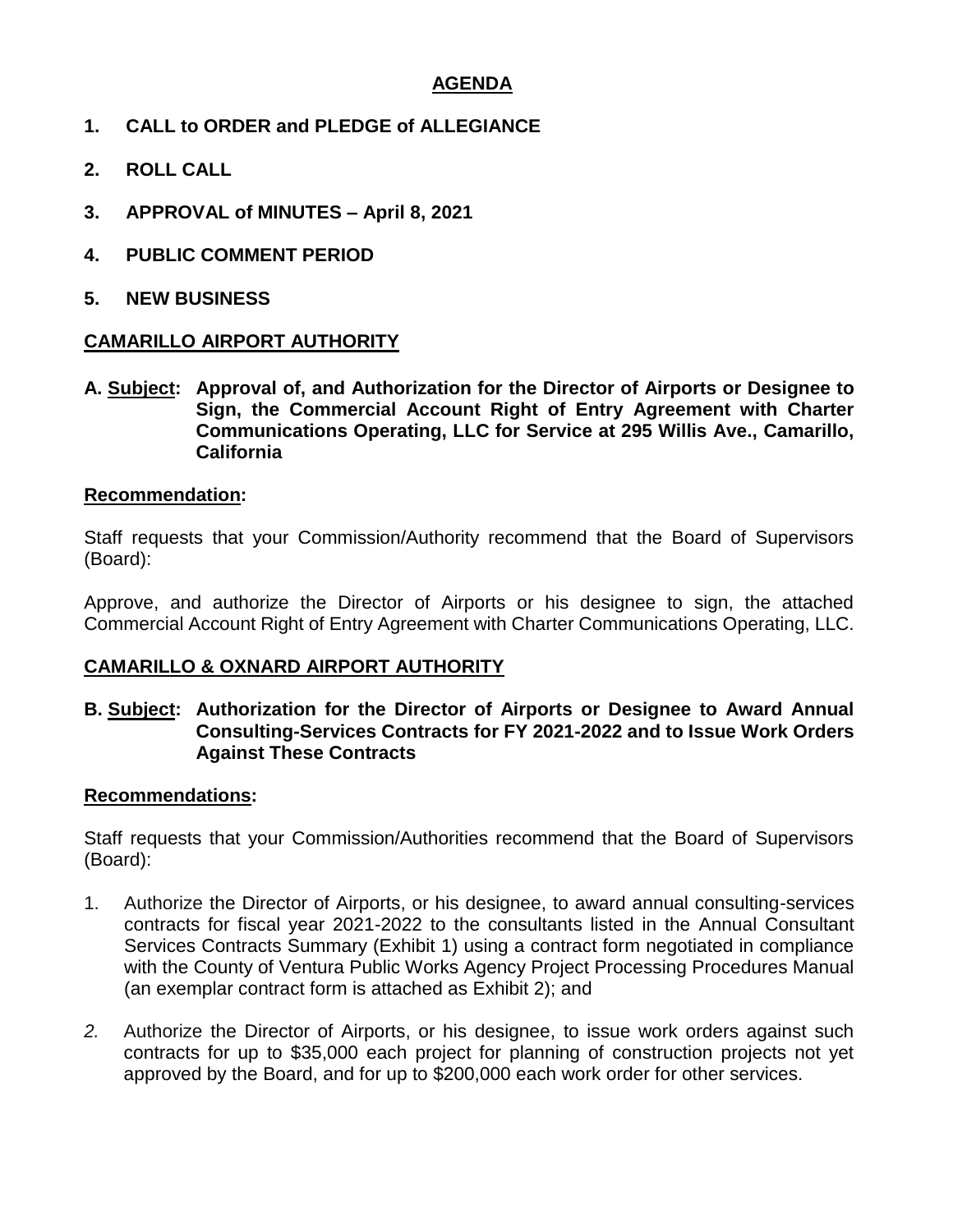# **OXNARD AIRPORT AUTHORITY**

#### **C. Subject: Receive and File a Presentation from the Channel Islands Neighborhood Council Regarding Noise Concerns Surrounding Oxnard Airport**

#### **Recommendation:**

Staff requests that your Commission/Authority receive and file a presentation from the Channel Islands Neighborhood Council regarding noise concerns surrounding Oxnard Airport.

#### **CAMARILLO & OXNARD AIRPORT AUTHORITY**

**D. Subject: Approval of the Department of Airports' Fiscal Year 2021-22 Rent and Fee Schedule, Effective July 1, 2021; Adoption of a Resolution Establishing Rents, Fees, and Insurance Requirements for the Department of Airports; Delegation of Authority to the County Executive Officer and the Director of Airports to Execute Leases, Subleases, Licenses, Permits, Special Use/Activity Permits, Operation Agreements, Extensions, Amendments, Consents, Termination Notices, and Unlawful Detainer Complaints in Accordance with the Provisions of the Schedule**

#### **Recommendations:**

Staff requests that your Commission/Authorities recommend that the Board of Supervisors (Board):

- 1. Approve the Department of Airports' ("Department") FY 2021-22 Rent and Fee Schedule (Exhibit 1 is a clean version and Exhibit 2 is a legislative version with track changes), with an effective date of July 1, 2021; and
- 2. Authorize the County Executive Officer and the Director of Airports to execute certain leases, subleases, licenses, permits, special use/activity permits, operation agreements, extensions, amendments, consents, termination notices, and unlawful detainer complaints as described in section III of the attached resolution (pages 30-37 of Exhibit 1); and
- 3. Approve, adopt, and execute the resolution (pages 30-37 of Exhibit 1) establishing rents, fees, and insurance requirements for the Department.

#### **6. DIRECTOR'S REPORT**

#### **7. REPORTS**

Monthly Activity Report – March, April 2021 Monthly Noise Complaints – March, April 2021 Consultant Reports – March, April 2021 Airport Tenant Project Status – May 2021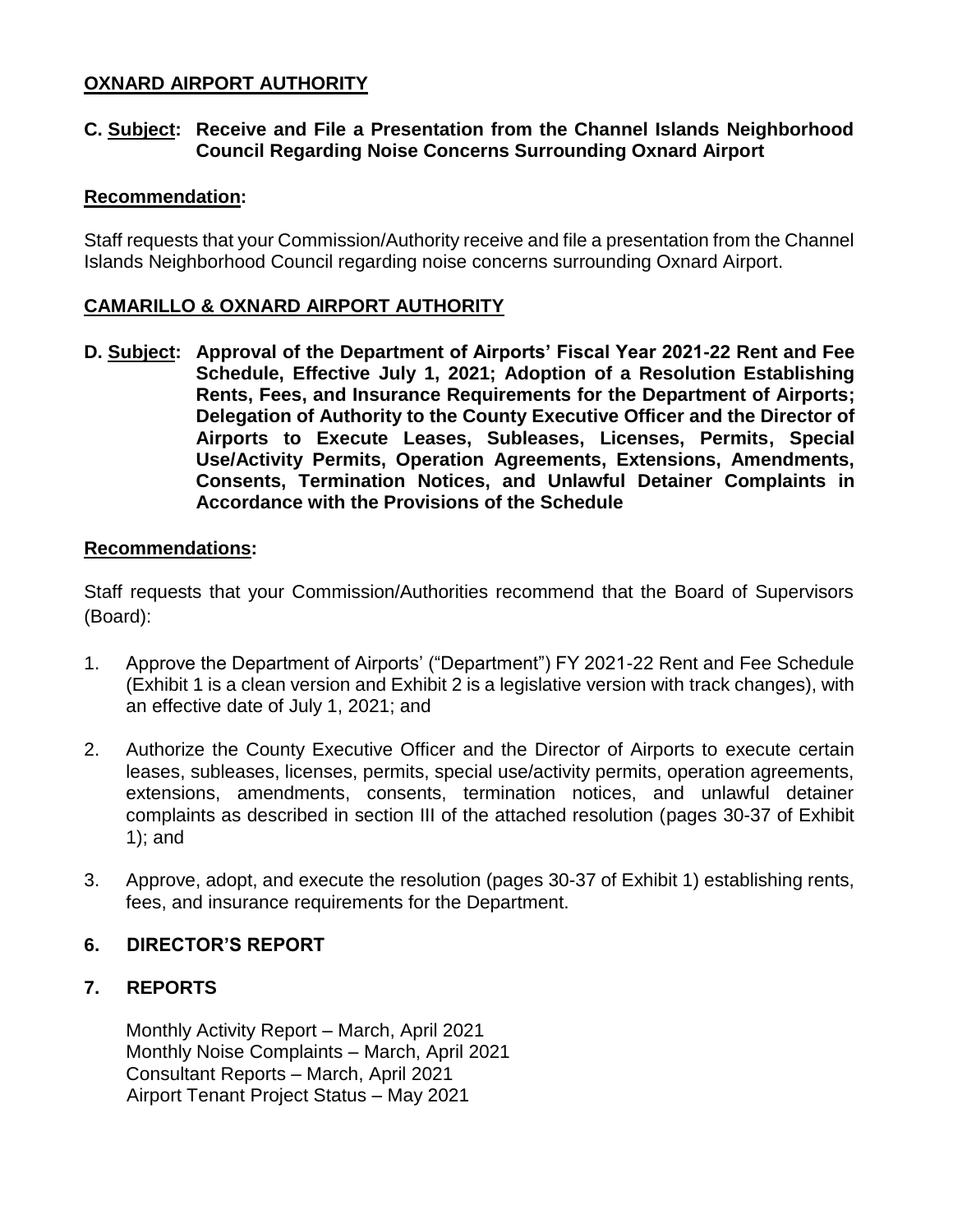Project Status – May 2021 Meeting Calendar

# **8. CORRESPONDENCE**

Letter dated April 7, 2021 from Madeline Herrle to Justin Guan, Federal Aviation Administration re: Application for Conveyance of Surplus Property; Camarillo Airport – 275 Skyway Drive, Camarillo, CA; GSA Control No 9-X-CA-0410 AO; DHS Ice Building

Letter dated April 13, 2021 from Kip Turner to Greg Ramirez, City of Camarillo re: Agreement Between County of Ventura and City of Camarillo Pertaining to Camarillo Airport Development and Surrounding Land Use

Notice re: Oxnard Airport Runway 7-25, Taxiway Connectors, and Parallel Taxiway Pavement Reconstruction Project Tenant Workshop #3 on May 25, 2021

A Message from the Director of Airports dated May 26, 2021 from Kip Turner re: Camarillo and Oxnard Airport Master Plan Update

Notice re: Oxnard Airport Runway 7-25, Taxiway Connectors, and Parallel Taxiway Pavement Reconstruction Project Tenant Workshop #3 Rescheduled on June 15, 2021

**9. AUTHORITY COMMENTS –** Comments by Authority members on matters deemed appropriate.

#### **10. ADJOURNMENT**

The next regular Authority meeting will be on Thursday, July 8, 2021 at 6:30 p.m. Location to be determined.

\_\_\_\_\_\_\_\_\_\_\_\_\_\_\_\_\_\_\_\_\_\_\_\_\_\_\_\_\_\_\_\_\_\_\_\_\_\_\_\_\_\_\_\_\_\_\_\_\_\_\_\_\_\_\_\_\_\_\_\_\_\_\_\_\_\_\_\_\_\_\_\_ IN COMPLIANCE WITH THE AMERICANS WITH DISABILITIES ACT, IF YOU NEED SPECIAL ASSISTANCE TO PARTICIPATE IN THIS MEETING, PLEASE CONTACT ANA CASTRO AT (805) 388-4211. NOTIFICATION 48 HOURS PRIOR TO THE MEETING WILL ENABLE THE DEPARTMENT OF AIRPORTS TO MAKE REASONABLE ARRANGEMENTS TO ENSURE ACCESSIBILITY TO THIS MEETING.